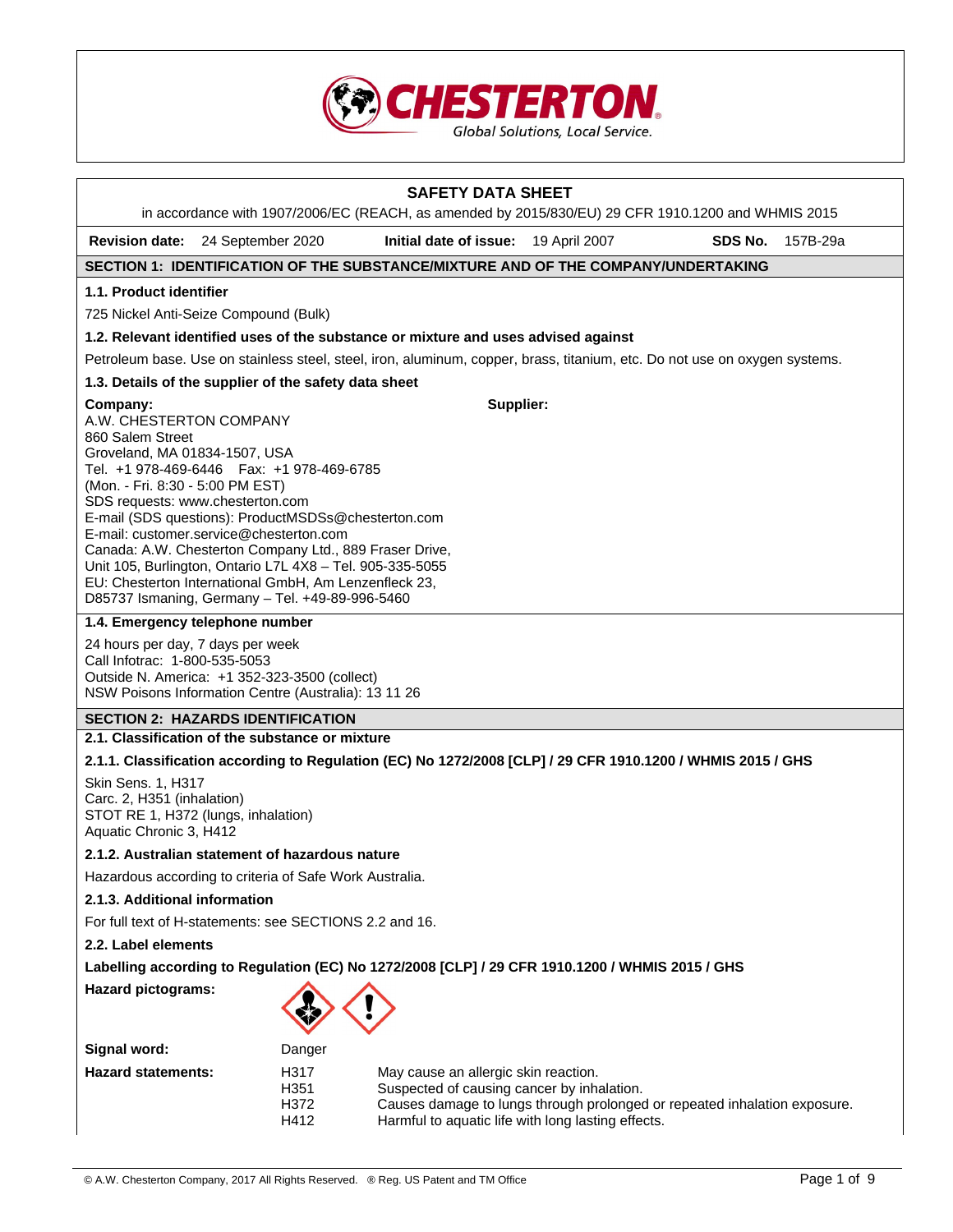| <b>Precautionary statements:</b> | P <sub>201</sub><br>P <sub>264</sub><br>P <sub>270</sub><br>P272<br>P273<br>P280<br>P302/352<br>P308/313<br>P362/364<br>P501 | Obtain special instructions before use.<br>Wash hands, face and any exposed skin thoroughly after handling.<br>Do not eat, drink or smoke when using this product.<br>Contaminated work clothing should not be allowed out of the workplace.<br>Avoid release to the environment.<br>Wear protective gloves/clothing and eye protection.<br>IF ON SKIN: Wash with plenty of soap and water.<br>IF exposed or concerned: Get medical advice/attention.<br>Take off contaminated clothing and wash it before reuse.<br>Dispose of contents/container to an approved waste disposal plant. |
|----------------------------------|------------------------------------------------------------------------------------------------------------------------------|-----------------------------------------------------------------------------------------------------------------------------------------------------------------------------------------------------------------------------------------------------------------------------------------------------------------------------------------------------------------------------------------------------------------------------------------------------------------------------------------------------------------------------------------------------------------------------------------|
| Supplemental information:        | None                                                                                                                         |                                                                                                                                                                                                                                                                                                                                                                                                                                                                                                                                                                                         |

#### **2.3. Other hazards**

None known

## **SECTION 3: COMPOSITION/INFORMATION ON INGREDIENTS**

| 3.2. Mixtures                                               |             |                           |                          |                                                                                                                              |
|-------------------------------------------------------------|-------------|---------------------------|--------------------------|------------------------------------------------------------------------------------------------------------------------------|
| Hazardous Ingredients <sup>1</sup>                          | % Wt.       | <b>CAS No./</b><br>EC No. | <b>REACH</b><br>Reg. No. | <b>CLP/GHS Classification</b>                                                                                                |
| Distillates (petroleum), hydrotreated<br>heavy naphthenic** | $35 - 45$   | 64742-52-5<br>265-155-0   | 01-211946<br>7170-45     | Asp. Tox. 1, H304                                                                                                            |
| Nickel                                                      | 25-30       | 7440-02-0<br>231-111-4    | 01-211943<br>8727-29     | Carc. 2, H351 (inhalation)<br>STOT RE 1, H372 (lungs,<br>inhalation)<br><b>Skin Sens. 1, H317</b><br>Aquatic Chronic 3, H412 |
| Naphtha (petroleum), hydrotreated<br>heavy*                 | $1 - 3$     | 64742-48-9<br>265-150-3   | NA.                      | Flam. Lig. 3, H226<br>Asp. Tox. 1, H304<br>STOT SE 3, H336                                                                   |
| Methanol                                                    | $0.1 - 0.3$ | 67-56-1<br>200-659-6      | 01-211943<br>3307-44     | Flam. Lig. 2, H225<br>Acute Tox. 3, H331, H311, H301<br>STOT SE 1, H370<br>Eye Irrit. 2A, H319                               |
| Other ingredients:                                          |             |                           |                          |                                                                                                                              |
| <b>Aluminum</b>                                             | $5 - 10$    | 7429-90-5<br>231-072-3    | 01-211952<br>9243-45     | Not classified <sup>a</sup>                                                                                                  |
| Graphite                                                    | $1 - 5$     | 7782-42-5<br>231-955-3    | NA.                      | Not classified***                                                                                                            |

For full text of H-statements: see SECTION 16.

\*Contains less than 0.1 % w/w Benzene. \*\*Contains less than 3 % DMSO extract as measured by IP 346.

\*\*\*Substance with a workplace exposure limit. <sup>a</sup> Not classified for flammability and water-reactivity based on the results of UN tests N.1 and N.5, respectively.

| <sup>1</sup> Classified according to: *29 CFR 1910.1200, 1915, 1916, 1917, Mass. Right-to-Know Law (ch. 40, M.G.L.,O. 111F), California Proposition 65 |
|--------------------------------------------------------------------------------------------------------------------------------------------------------|
| * 1272/2008/EC, GHS, REACH                                                                                                                             |
| * WHMIS 2015                                                                                                                                           |
| * Safe Work Australia                                                                                                                                  |

## **SECTION 4: FIRST AID MEASURES**

## **4.1. Description of first aid measures**

| Inhalation:          | Remove to fresh air. If not breathing, administer artificial respiration. Contact physician.                                         |
|----------------------|--------------------------------------------------------------------------------------------------------------------------------------|
| <b>Skin contact:</b> | Wash skin with soap and water. Take off contaminated clothing and wash it before reuse. Contact physician if<br>irritation persists. |
| Eye contact:         | Flush eyes for at least 15 minutes with large amounts of water. Contact physician if irritation persists.                            |

**Ingestion:** Do not induce vomiting. Contact physician immediately.

## **4.2. Most important symptoms and effects, both acute and delayed**

High vapor concentrations and direct contact may cause eye and respiratory tract irritation. Prolonged or repeated skin contact may cause mild irritation. May cause skin sensitization as evidenced by rashes or hives.

# **4.3. Indication of any immediate medical attention and special treatment needed**

Treat symptoms.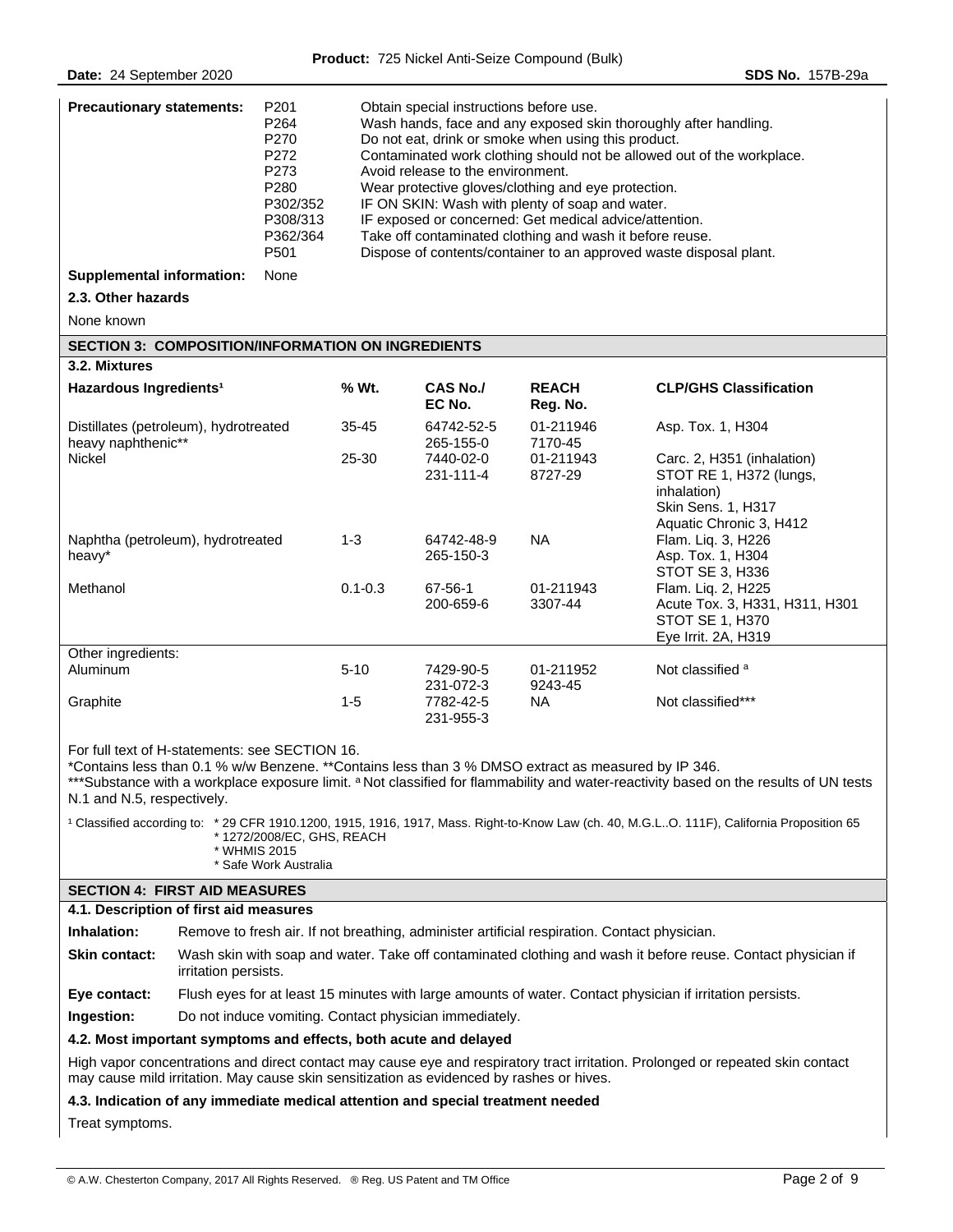| <b>SECTION 5: FIREFIGHTING MEASURES</b>                                                                                                                                                                                                                                                                                      |                          |                   |                   |                                                 |                          |                          |                          |                          |
|------------------------------------------------------------------------------------------------------------------------------------------------------------------------------------------------------------------------------------------------------------------------------------------------------------------------------|--------------------------|-------------------|-------------------|-------------------------------------------------|--------------------------|--------------------------|--------------------------|--------------------------|
| 5.1. Extinguishing media                                                                                                                                                                                                                                                                                                     |                          |                   |                   |                                                 |                          |                          |                          |                          |
| Suitable extinguishing media:                                                                                                                                                                                                                                                                                                |                          |                   |                   | Carbon dioxide, dry chemical, foam or water fog |                          |                          |                          |                          |
| <b>Unsuitable extinguishing media:</b> High volume water jet                                                                                                                                                                                                                                                                 |                          |                   |                   |                                                 |                          |                          |                          |                          |
| 5.2. Special hazards arising from the substance or mixture                                                                                                                                                                                                                                                                   |                          |                   |                   |                                                 |                          |                          |                          |                          |
| None                                                                                                                                                                                                                                                                                                                         |                          |                   |                   |                                                 |                          |                          |                          |                          |
|                                                                                                                                                                                                                                                                                                                              |                          |                   |                   |                                                 |                          |                          |                          |                          |
| 5.3. Advice for firefighters                                                                                                                                                                                                                                                                                                 |                          |                   |                   |                                                 |                          |                          |                          |                          |
| Cool exposed containers with water. Recommend Firefighters wear self-contained breathing apparatus.                                                                                                                                                                                                                          |                          |                   |                   |                                                 |                          |                          |                          |                          |
| <b>Flammability Classification:</b>                                                                                                                                                                                                                                                                                          |                          |                   |                   |                                                 |                          |                          |                          |                          |
| <b>HAZCHEM Emergency Action Code:</b>                                                                                                                                                                                                                                                                                        | 2Z                       |                   |                   |                                                 |                          |                          |                          |                          |
| <b>SECTION 6: ACCIDENTAL RELEASE MEASURES</b>                                                                                                                                                                                                                                                                                |                          |                   |                   |                                                 |                          |                          |                          |                          |
| 6.1. Personal precautions, protective equipment and emergency procedures                                                                                                                                                                                                                                                     |                          |                   |                   |                                                 |                          |                          |                          |                          |
| Utilize exposure controls and personal protection as specified in Section 8.                                                                                                                                                                                                                                                 |                          |                   |                   |                                                 |                          |                          |                          |                          |
| <b>6.2. Environmental Precautions</b>                                                                                                                                                                                                                                                                                        |                          |                   |                   |                                                 |                          |                          |                          |                          |
| Keep out of sewers, streams and waterways.                                                                                                                                                                                                                                                                                   |                          |                   |                   |                                                 |                          |                          |                          |                          |
| 6.3. Methods and material for containment and cleaning up                                                                                                                                                                                                                                                                    |                          |                   |                   |                                                 |                          |                          |                          |                          |
| Scoop up and transfer to a suitable container for disposal.                                                                                                                                                                                                                                                                  |                          |                   |                   |                                                 |                          |                          |                          |                          |
| 6.4. Reference to other sections                                                                                                                                                                                                                                                                                             |                          |                   |                   |                                                 |                          |                          |                          |                          |
| Refer to section 13 for disposal advice.                                                                                                                                                                                                                                                                                     |                          |                   |                   |                                                 |                          |                          |                          |                          |
| <b>SECTION 7: HANDLING AND STORAGE</b>                                                                                                                                                                                                                                                                                       |                          |                   |                   |                                                 |                          |                          |                          |                          |
| 7.1. Precautions for safe handling                                                                                                                                                                                                                                                                                           |                          |                   |                   |                                                 |                          |                          |                          |                          |
| Observe good work practice - avoid eating, drinking and smoking in the work area while using any hydrocarbons. Utilize exposure<br>controls and personal protection as specified in Section 8. Remove contaminated clothing and wash before reuse. Contaminated<br>work clothing should not be allowed out of the workplace. |                          |                   |                   |                                                 |                          |                          |                          |                          |
| 7.2. Conditions for safe storage, including any incompatibilities                                                                                                                                                                                                                                                            |                          |                   |                   |                                                 |                          |                          |                          |                          |
| Store in a cool, dry area.                                                                                                                                                                                                                                                                                                   |                          |                   |                   |                                                 |                          |                          |                          |                          |
| 7.3. Specific end use(s)                                                                                                                                                                                                                                                                                                     |                          |                   |                   |                                                 |                          |                          |                          |                          |
| No special precautions.                                                                                                                                                                                                                                                                                                      |                          |                   |                   |                                                 |                          |                          |                          |                          |
| <b>SECTION 8: EXPOSURE CONTROLS/PERSONAL PROTECTION</b>                                                                                                                                                                                                                                                                      |                          |                   |                   |                                                 |                          |                          |                          |                          |
| 8.1. Control parameters                                                                                                                                                                                                                                                                                                      |                          |                   |                   |                                                 |                          |                          |                          |                          |
| Occupational exposure limit values                                                                                                                                                                                                                                                                                           |                          |                   |                   |                                                 |                          |                          |                          |                          |
| Ingredients                                                                                                                                                                                                                                                                                                                  |                          | <b>OSHA PEL1</b>  |                   | <b>ACGIH TLV<sup>2</sup></b>                    | UK WEL <sup>3</sup>      |                          |                          | <b>AUSTRALIA ES4</b>     |
|                                                                                                                                                                                                                                                                                                                              | ppm                      | mg/m <sup>3</sup> | ppm               | mg/m <sup>3</sup>                               | ppm                      | mg/m <sup>3</sup>        | ppm                      | mg/m <sup>3</sup>        |
| Oil mist, mineral                                                                                                                                                                                                                                                                                                            | $\qquad \qquad -$        | 5                 | (inhal)           | 5                                               | $\overline{\phantom{0}}$ | $-$                      | $\overline{\phantom{0}}$ | 5                        |
| Nickel*                                                                                                                                                                                                                                                                                                                      | (total<br>dust)          | $\mathbf 1$       | (inhal)           | 1.5                                             | -                        | 0.5                      | (total<br>dust)          | 1                        |
| Naphtha (petroleum),                                                                                                                                                                                                                                                                                                         | $\overline{\phantom{a}}$ | $\qquad \qquad -$ | $\qquad \qquad -$ | $\qquad \qquad -$                               | $\overline{\phantom{0}}$ | $\overline{\phantom{m}}$ | $-$                      | $\overline{\phantom{0}}$ |
| hydrotreated heavy<br>Methanol                                                                                                                                                                                                                                                                                               | 200                      | 260               | 200               | (skin)                                          | 200                      | 266                      | 200                      | 262                      |
|                                                                                                                                                                                                                                                                                                                              |                          |                   | STEL:<br>250      |                                                 | STEL:<br>250             | 333                      | (skin)<br>STEL:<br>250   | 328                      |
| Aluminum*                                                                                                                                                                                                                                                                                                                    | (total)<br>(resp)        | 15<br>5           | (resp)            | $\mathbf{1}$                                    | (inhal)<br>(resp)        | 10<br>$\overline{4}$     | $-$                      | 10                       |
| Graphite*                                                                                                                                                                                                                                                                                                                    | (total)<br>(resp)        | 15<br>5           | (resp)            | $\overline{c}$                                  | (total)<br>(resp)        | 10<br>4                  | (resp)                   | 3                        |
|                                                                                                                                                                                                                                                                                                                              |                          |                   |                   |                                                 |                          |                          |                          |                          |

\*The nickel, aluminum and graphite in this product do not separate from the mixture or in of themselves become airborne, therefore, do not present a hazard in normal use.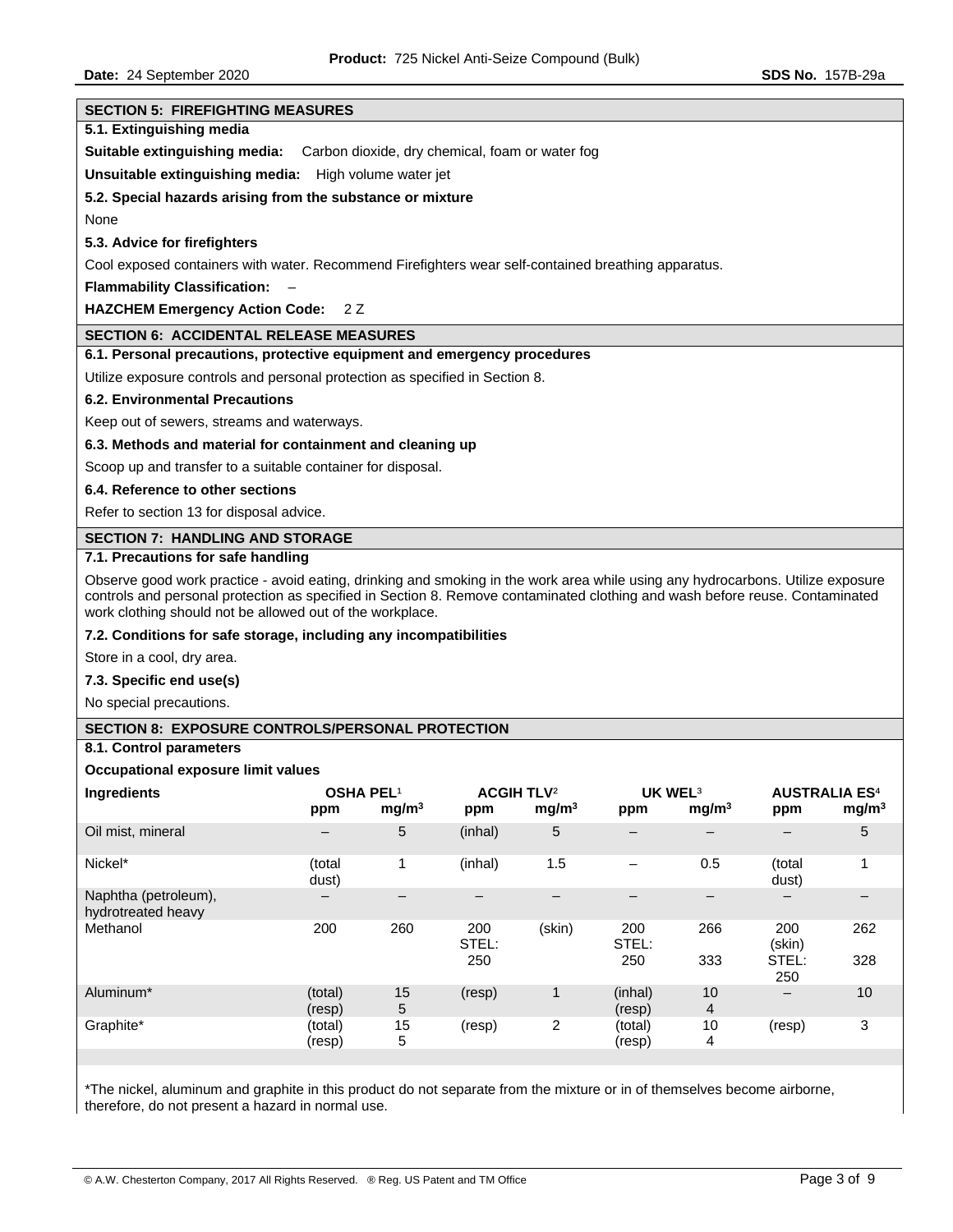**Date:** 24 September 2020 **SDS No.** 157B-29a <sup>1</sup> United States Occupational Health & Safety Administration permissible exposure limits ² American Conference of Governmental Industrial Hygienists threshold limit values ³ EH40 Workplace exposure limits, Health & Safety Executive ⁴ Adopted National Exposure Standards for Atmospheric Contaminants in the Occupational Environment [NOHSC:1003] **Derived No Effect Level (DNEL) according to Regulation (EC) No 1907/2006: Workers**  Not available **Predicted No Effect Concentration (PNEC) according to Regulation (EC) No 1907/2006:**  Not available **8.2. Exposure controls 8.2.1. Engineering measures**  No special requirements. If exposure limits are exceeded, provide adequate ventilation. **8.2.2. Individual protection measures Respiratory protection:** Not normally needed. If exposure limits are exceeded, use approved organic vapor respirator (e.g., EN filter type A/P2). **Protective gloves:** Chemical resistant gloves (e.g., nitrile rubber) Nickel: Contact type Glove material Layer thickness Breakthrough time\* Full Nitrile rubber 0.11 mm > 480 min.<br>Splash Nitrile rubber 0.11 mm > 480 min. Splash Nitrile rubber 10.11 mm \*Determined according to EN374 standard. **Eye and face protection:** Safety glasses **Other:** None **8.2.3. Environmental exposure controls SECTION 9: PHYSICAL AND CHEMICAL PROPERTIES 9.1. Information on basic physical and chemical properties Physical state paste CODOUT COLOREY <b>Odour COLOREY Physical state petroleum odor Colour 19 Colour threshold**<br> **Colour threshold**<br> **Colour pressure in the Colour of Science Colour System**<br> **Colour pressure** in the colong point of the colong pressure in the colong point of the colong pressure in the col **Initial boiling point** not determined **Vapour pressure @ 20**°**C** not determined **Melting point 1.28% not determined <b>8.45 Melting point approx. 0.28% % Volatile (by volume)** 5% **pH** not applicable **Flash point** 95°C (204°F) **Relative density** 1.29 kg/l **Method** PM Closed Cup **Weight per volume** 10.7 lbs/gal **Viscosity** 1 million cps @25°C **Coefficient (water/oil)** < 1 **Autoignition temperature** not determined **Vapour density (air=1)** > 1 **Decomposition temperature** not determined **Rate of evaporation (ether=1)**  $\leq$  1 **Upper/lower flammability or explosive limits**  not determined **Solubility in water** negligible **Flammability (solid, gas)** not applicable **Oxidising properties** not determined **Explosive properties** not applicable **9.2. Other information**  None **SECTION 10: STABILITY AND REACTIVITY 10.1. Reactivity**  No data available for the mixture. Nickel can react vigorously with acids to liberate hydrogen, which can form explosive mixtures with air.

**10.2. Chemical stability** 

Stable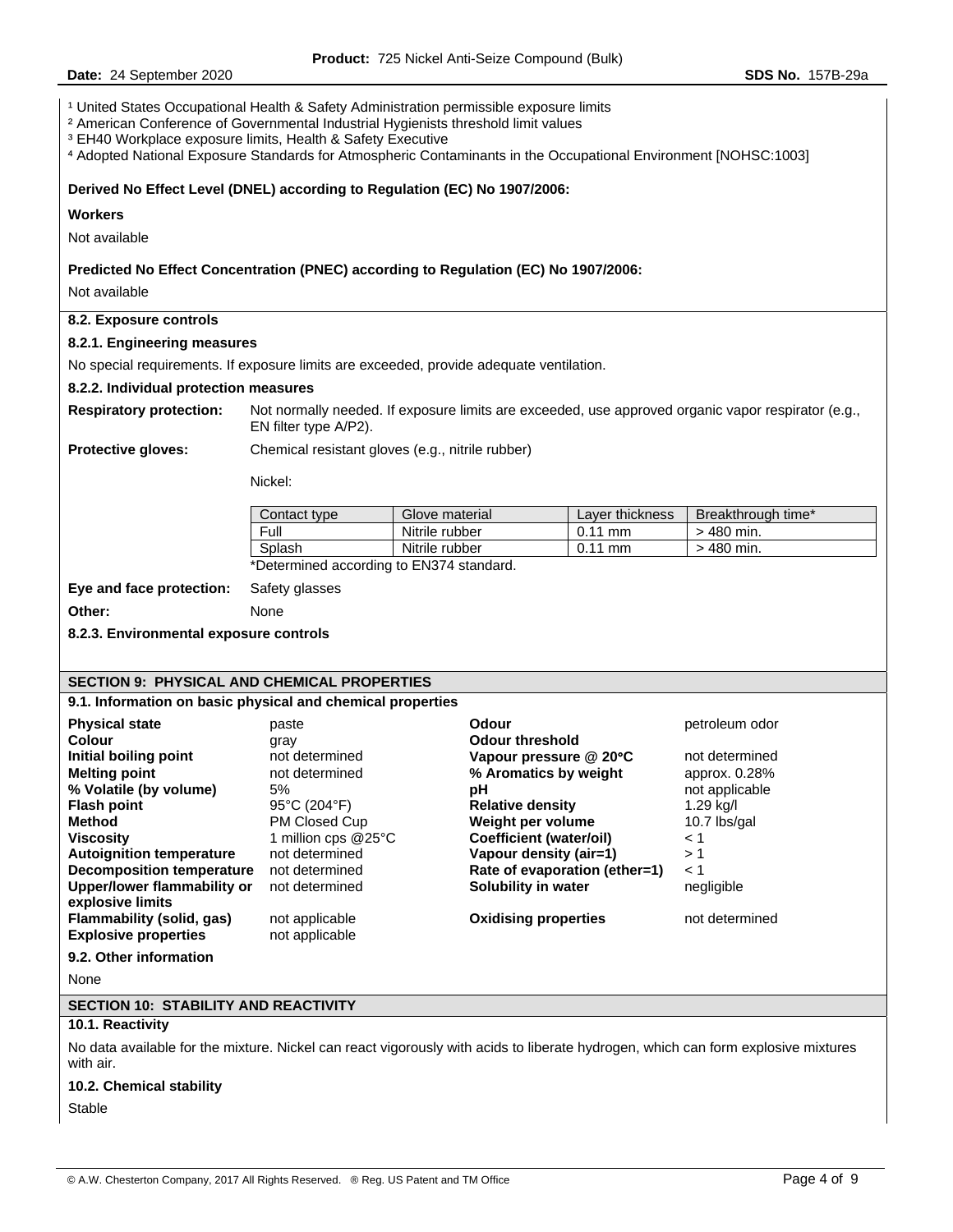## **10.3. Possibility of hazardous reactions**

No dangerous reactions known under conditions of normal use.

# **10.4. Conditions to avoid**

Open flames, heat, sparks and red hot surfaces.

## **10.5. Incompatible materials**

Acids and strong oxidizers like liquid Chlorine and concentrated Oxygen.

## **10.6. Hazardous decomposition products**

Carbon Monoxide, Carbon Dioxide and other toxic fumes.

## **SECTION 11: TOXICOLOGICAL INFORMATION**

# **11.1. Information on toxicological effects**

**Primary route of exposure under normal use:**  Inhalation, skin and eye contact.

#### **Acute toxicity -**

**Oral:** 

| Oral:                             |                                                                                              |                         |                         |
|-----------------------------------|----------------------------------------------------------------------------------------------|-------------------------|-------------------------|
|                                   | Substance                                                                                    | <b>Test</b>             | Result                  |
|                                   | Distillates (petroleum), hydrotreated                                                        | LD50, rat               | > 5000 mg/kg, estimated |
|                                   | heavy naphthenic                                                                             |                         |                         |
|                                   | Nickel                                                                                       | LD50, rat               | > 9000 mg/kg            |
|                                   | Aluminum                                                                                     | LD50, rat               | > 2000 mg/kg, read-     |
|                                   |                                                                                              |                         | across                  |
|                                   | Graphite                                                                                     | LD50, rat               | $>$ 2000 mg/kg          |
|                                   | Methanol                                                                                     | LD50, rat               | 5628 mg/kg              |
|                                   | Methanol                                                                                     | Human lethal dose       | 143 mg/kg               |
|                                   | Naphtha (petroleum), hydrotreated<br>heavy                                                   | LD50, rat               | $>15000$ mg/kg          |
| Dermal:                           |                                                                                              |                         |                         |
|                                   | Substance                                                                                    | <b>Test</b>             | Result                  |
|                                   | Distillates (petroleum), hydrotreated<br>heavy naphthenic                                    | LD50, rat               | > 2000 mg/kg, estimated |
|                                   | Naphtha (petroleum), hydrotreated<br>heavy                                                   | LD50, rabbit            | > 3160 mg/kg            |
| Inhalation:                       | High vapor concentrations and direct contact may cause eye and respiratory tract irritation. |                         |                         |
|                                   | Substance                                                                                    | <b>Test</b>             | Result                  |
|                                   | Distillates (petroleum), hydrotreated<br>heavy naphthenic                                    | LC50, rat, 4 hours      | > 5 mg/l, estimated     |
|                                   | Nickel                                                                                       | NOAEC, rat, 1 h         | $>$ 10.2 mg/l (dust)    |
|                                   | Aluminum                                                                                     | LC50, rat, 4 hours      | > 0.888 mg/l (dust)     |
|                                   | Graphite                                                                                     | LC50, rat, 4 hours      | $> 2$ mg/l (dust)       |
|                                   | Methanol                                                                                     | LC50, mouse, 134 min.   | 79.43 mg/l              |
| <b>Skin corrosion/irritation:</b> | Prolonged or repeated skin contact may cause mild irritation.                                |                         |                         |
|                                   | Substance                                                                                    | <b>Test</b>             | Result                  |
|                                   | Distillates (petroleum), hydrotreated<br>heavy naphthenic                                    | Skin irritation, rabbit | Not irritating          |
|                                   | Aluminum                                                                                     | Skin irritation, rabbit | Not irritating          |
|                                   | Graphite                                                                                     | Skin irritation, rabbit | Not irritating          |
| Serious eye damage/               |                                                                                              |                         |                         |
| irritation:                       | Substance                                                                                    | <b>Test</b>             | Result                  |
|                                   | Distillates (petroleum), hydrotreated<br>heavy naphthenic                                    | Eye irritation, rabbit  | Not irritating          |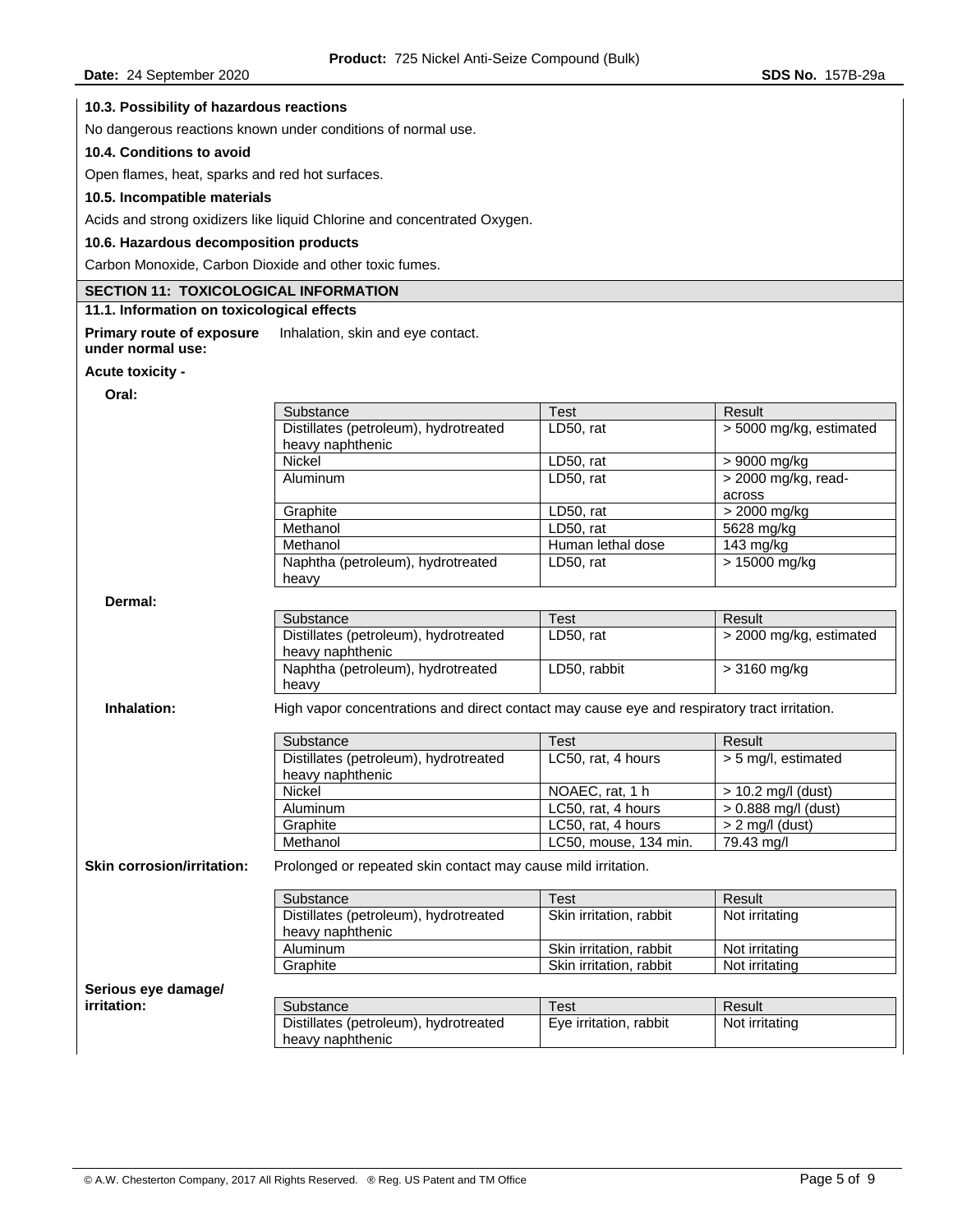| <b>Respiratory or skin</b><br>sensitisation: | May cause skin sensitization as evidenced by rashes or hives.                                                                                                                                                                                                                                                                                                                                                                                                                                                                                                                                                                                                                                                                                                                                                                                                                                         |                                                |                 |  |  |
|----------------------------------------------|-------------------------------------------------------------------------------------------------------------------------------------------------------------------------------------------------------------------------------------------------------------------------------------------------------------------------------------------------------------------------------------------------------------------------------------------------------------------------------------------------------------------------------------------------------------------------------------------------------------------------------------------------------------------------------------------------------------------------------------------------------------------------------------------------------------------------------------------------------------------------------------------------------|------------------------------------------------|-----------------|--|--|
|                                              | Substance                                                                                                                                                                                                                                                                                                                                                                                                                                                                                                                                                                                                                                                                                                                                                                                                                                                                                             | <b>Test</b>                                    | Result          |  |  |
|                                              | Distillates (petroleum), hydrotreated<br>heavy naphthenic                                                                                                                                                                                                                                                                                                                                                                                                                                                                                                                                                                                                                                                                                                                                                                                                                                             | Skin sensitization, guinea<br>pig              | Not sensitizing |  |  |
|                                              | Aluminum                                                                                                                                                                                                                                                                                                                                                                                                                                                                                                                                                                                                                                                                                                                                                                                                                                                                                              | Skin sensitization, guinea<br>pig, read-across | Not sensitizing |  |  |
|                                              | Graphite                                                                                                                                                                                                                                                                                                                                                                                                                                                                                                                                                                                                                                                                                                                                                                                                                                                                                              | Skin sensitization,<br>(OECD 429), mouse       | Not sensitizing |  |  |
|                                              | Methanol                                                                                                                                                                                                                                                                                                                                                                                                                                                                                                                                                                                                                                                                                                                                                                                                                                                                                              | Skin sensitization, guinea<br>pig              | Not sensitizing |  |  |
| Germ cell mutagenicity:                      | Distillates (petroleum), hydrotreated heavy naphthenic, Nickel, Aluminum, Graphite, Methanol:<br>based on available data, the classification criteria are not met.                                                                                                                                                                                                                                                                                                                                                                                                                                                                                                                                                                                                                                                                                                                                    |                                                |                 |  |  |
| Carcinogenicity:                             | The National Toxicology Program (NTP) has listed Nickel powder as a potential carcinogen based<br>on inhalation studies. The International Agency for Research on Cancer (IARC) has designated<br>Nickel as possibly carcinogenic to humans (group 2B). The Nickel in this product is not in powder<br>form and should not present a hazard in normal use. The U.S. National Institute for Occupational<br>Safety and Health (NIOSH) concluded that there is no evidence that nickel metal is carcinogenic<br>when ingested. To date, there is no evidence that nickel metal causes cancer in humans based on<br>epidemiology data from workers in the nickel producing and nickel consuming industries. A recent<br>animal (rat) inhalation study showed no increased respiratory cancer risk for nickel metal powder<br>indicating that no carcinogen classification is warranted for nickel metal. |                                                |                 |  |  |
| <b>Reproductive toxicity:</b>                | Distillates (petroleum), hydrotreated heavy naphthenic, Nickel, Aluminum, Graphite, Methanol:<br>based on available data, the classification criteria are not met.                                                                                                                                                                                                                                                                                                                                                                                                                                                                                                                                                                                                                                                                                                                                    |                                                |                 |  |  |
| <b>STOT-single exposure:</b>                 | Distillates (petroleum), hydrotreated heavy naphthenic, Nickel, Aluminum, Graphite: based on<br>available data, the classification criteria are not met. Methanol: Causes damage to organs.                                                                                                                                                                                                                                                                                                                                                                                                                                                                                                                                                                                                                                                                                                           |                                                |                 |  |  |
| STOT-repeated exposure:                      | Nickel: Causes damage to lungs through prolonged or repeated inhalation exposure. Aluminum,<br>Graphite, Methanol: based on available data, the classification criteria are not met.                                                                                                                                                                                                                                                                                                                                                                                                                                                                                                                                                                                                                                                                                                                  |                                                |                 |  |  |
| <b>Aspiration hazard:</b>                    | Based on available data, the classification criteria are not met (viscosity).                                                                                                                                                                                                                                                                                                                                                                                                                                                                                                                                                                                                                                                                                                                                                                                                                         |                                                |                 |  |  |
| Other information:                           | None                                                                                                                                                                                                                                                                                                                                                                                                                                                                                                                                                                                                                                                                                                                                                                                                                                                                                                  |                                                |                 |  |  |

#### **SECTION 12: ECOLOGICAL INFORMATION**

Ecotoxicological data have not been determined specifically for this product. The information given below is based on a knowledge of the components and the ecotoxicology of similar substances.

#### **12.1. Toxicity**

Harmful to aquatic organisms, may cause long-term adverse effects in the aquatic environment (based on component data).

#### **12.2. Persistence and degradability**

Naphtha (petroleum), hydrotreated heavy, Distillates (petroleum), hydrotreated heavy naphthenic: inherently biodegradable (31% 3409 OECD 301F, 28 days). Nickel, Aluminum, Graphite: inorganic substances. Methanol: readily biodegradable.

#### **12.3. Bioaccumulative potential**

Distillates (petroleum), hydrotreated heavy naphthenic, Nickel, Aluminum, Graphite, Methanol: not expected to bioaccumulate.

#### **12.4. Mobility in soil**

Paste. Solubility in water: negligible. In determining environmental mobility, consider the product's physical and chemical properties (see Section 9).

# **12.5. Results of PBT and vPvB assessment**

Not available

## **12.6. Other adverse effects**

None known

# **SECTION 13: DISPOSAL CONSIDERATIONS**

#### **13.1. Waste treatment methods**

Appropriate treatment standards for nickel must be met prior to disposal. This product is classified as a hazardous waste according to 2008/98/EC. Check local, state and national/federal regulations and comply with the most stringent requirement.

# **SECTION 14: TRANSPORT INFORMATION**

**14.1. UN number ADR/RID/ADN/IMDG/ICAO:** NOT APPLICABLE

**TDG:** NOT APPLICABLE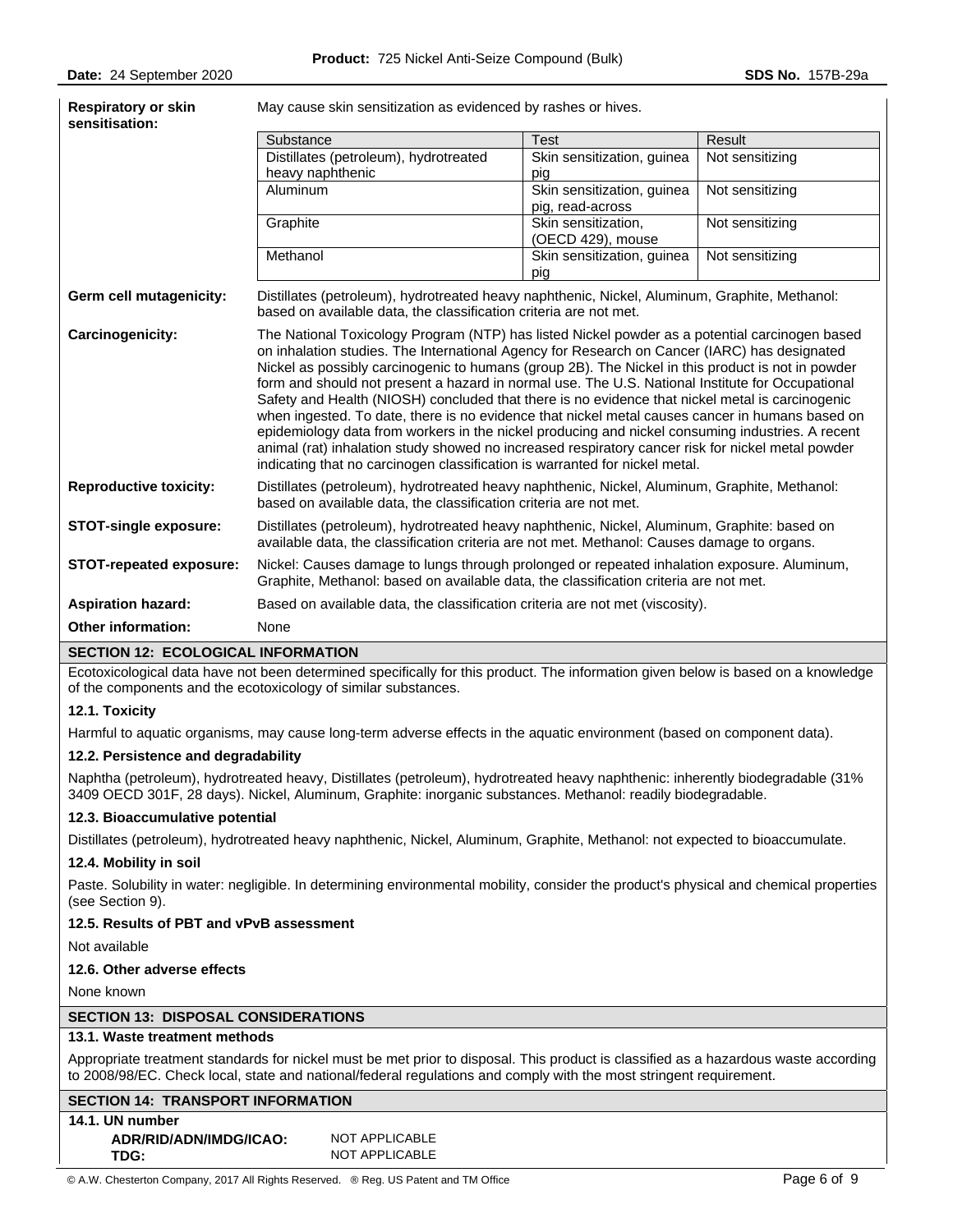| US DOT:                                                                                                                                                                                                                                   | <b>NOT APPLICABLE</b>                                                         |  |  |  |
|-------------------------------------------------------------------------------------------------------------------------------------------------------------------------------------------------------------------------------------------|-------------------------------------------------------------------------------|--|--|--|
| 14.2. UN proper shipping name                                                                                                                                                                                                             |                                                                               |  |  |  |
| ADR/RID/ADN/IMDG/ICAO:<br>TDG:                                                                                                                                                                                                            | NON-HAZARDOUS, NON REGULATED<br>NON-HAZARDOUS, NON REGULATED                  |  |  |  |
| US DOT:                                                                                                                                                                                                                                   | NON-HAZARDOUS, NON REGULATED                                                  |  |  |  |
| 14.3. Transport hazard class(es)                                                                                                                                                                                                          |                                                                               |  |  |  |
| ADR/RID/ADN/IMDG/ICAO:                                                                                                                                                                                                                    | <b>NOT APPLICABLE</b>                                                         |  |  |  |
| TDG:                                                                                                                                                                                                                                      | <b>NOT APPLICABLE</b>                                                         |  |  |  |
| US DOT:                                                                                                                                                                                                                                   | NOT APPLICABLE                                                                |  |  |  |
| 14.4. Packing group                                                                                                                                                                                                                       |                                                                               |  |  |  |
| ADR/RID/ADN/IMDG/ICAO:                                                                                                                                                                                                                    | <b>NOT APPLICABLE</b>                                                         |  |  |  |
| TDG:                                                                                                                                                                                                                                      | <b>NOT APPLICABLE</b>                                                         |  |  |  |
| US DOT:                                                                                                                                                                                                                                   | <b>NOT APPLICABLE</b>                                                         |  |  |  |
| 14.5. Environmental hazards                                                                                                                                                                                                               |                                                                               |  |  |  |
| NOT APPLICABLE                                                                                                                                                                                                                            |                                                                               |  |  |  |
| 14.6. Special precautions for user                                                                                                                                                                                                        |                                                                               |  |  |  |
| <b>NOT APPLICABLE</b>                                                                                                                                                                                                                     |                                                                               |  |  |  |
|                                                                                                                                                                                                                                           | 14.7. Transport in bulk according to Annex II of MARPOL73/78 and the IBC Code |  |  |  |
| <b>NOT APPLICABLE</b>                                                                                                                                                                                                                     |                                                                               |  |  |  |
| 14.8. Other information                                                                                                                                                                                                                   |                                                                               |  |  |  |
| <b>NOT APPLICABLE</b>                                                                                                                                                                                                                     |                                                                               |  |  |  |
| <b>SECTION 15: REGULATORY INFORMATION</b>                                                                                                                                                                                                 |                                                                               |  |  |  |
| 15.1. Safety, health and environmental regulations/legislation specific for the substance or mixture                                                                                                                                      |                                                                               |  |  |  |
| 15.1.1. EU regulations                                                                                                                                                                                                                    |                                                                               |  |  |  |
| <b>Authorisations under Title VII:</b>                                                                                                                                                                                                    | Not applicable                                                                |  |  |  |
| <b>Restrictions under Title VIII:</b><br><b>None</b>                                                                                                                                                                                      |                                                                               |  |  |  |
| Directive 92/85/EEC on the safety and health at work of pregnant workers and workers who have<br><b>Other EU regulations:</b><br>recently given birth or are breastfeeding. Directive 94/33/EC on the protection of young people at work. |                                                                               |  |  |  |
| 15.1.2. National regulations                                                                                                                                                                                                              |                                                                               |  |  |  |
| <b>US EPA SARA TITLE III</b>                                                                                                                                                                                                              |                                                                               |  |  |  |
| 312 Hazards:<br>313 Chemicals:                                                                                                                                                                                                            |                                                                               |  |  |  |
| Immediate<br><b>Nickel</b>                                                                                                                                                                                                                | 7440-02-0<br>25-30%                                                           |  |  |  |
| Delayed<br>Aluminum                                                                                                                                                                                                                       | 7429-90-5<br>5-10%                                                            |  |  |  |
| <b>Other national requiations:</b>                                                                                                                                                                                                        | National implementations of the EC Directives referred to in section 15.1.1.  |  |  |  |

# **15.2. Chemical safety assessment**

No Chemical Safety Assessment has been carried out for this substance/mixture by the supplier.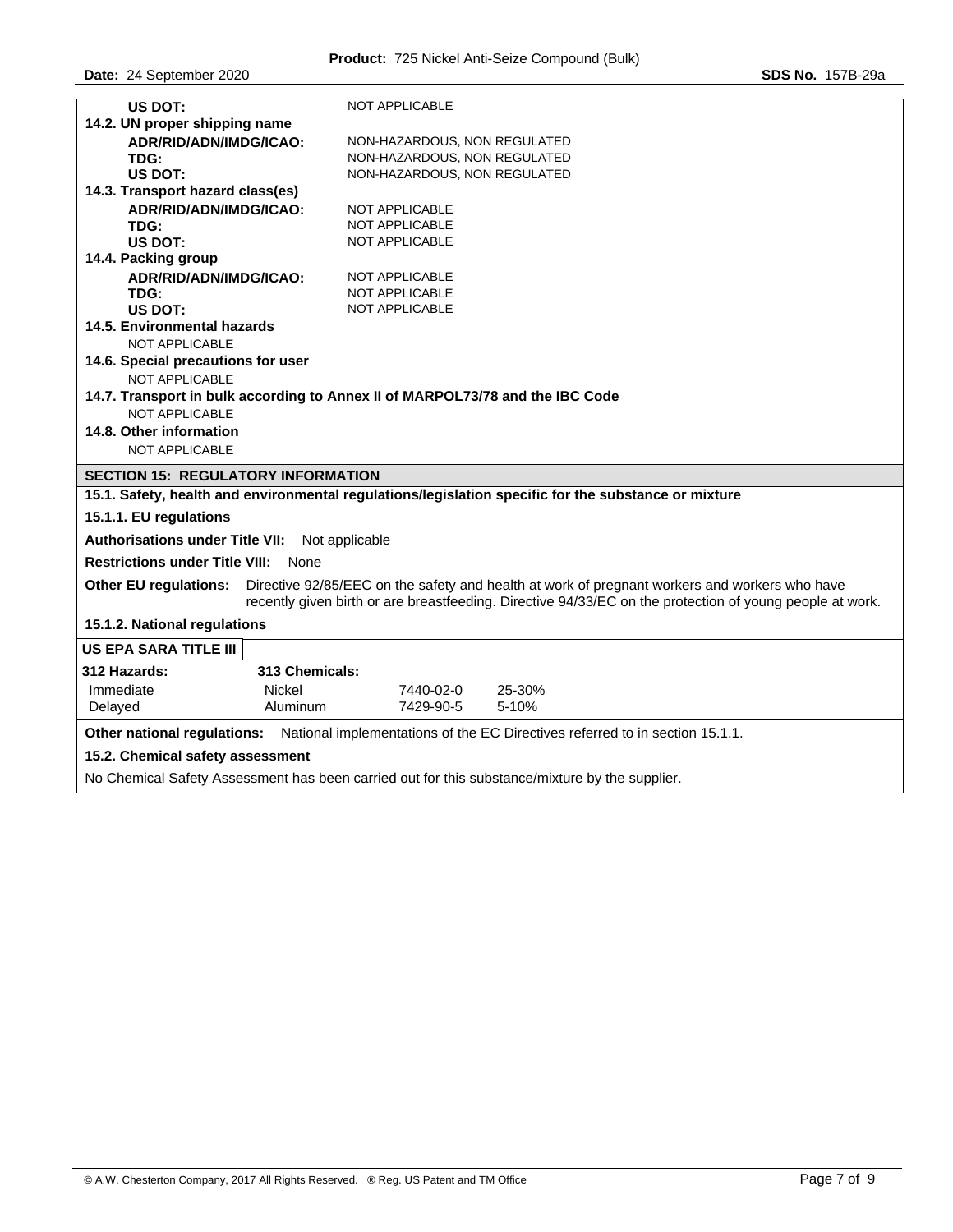|                                                            | <b>SECTION 16: OTHER INFORMATION</b>                                                                                                                                                                                                                            |  |  |  |
|------------------------------------------------------------|-----------------------------------------------------------------------------------------------------------------------------------------------------------------------------------------------------------------------------------------------------------------|--|--|--|
| <b>Abbreviations</b>                                       | ADN: European Agreement concerning the International Carriage of Dangerous Goods by Inland Waterways                                                                                                                                                            |  |  |  |
| and acronyms:                                              | ADR: European Agreement concerning the International Carriage of Dangerous Goods by Road                                                                                                                                                                        |  |  |  |
|                                                            | ATE: Acute Toxicity Estimate                                                                                                                                                                                                                                    |  |  |  |
|                                                            | <b>BCF: Bioconcentration Factor</b>                                                                                                                                                                                                                             |  |  |  |
|                                                            | cATpE: Converted Acute Toxicity point Estimate                                                                                                                                                                                                                  |  |  |  |
|                                                            | CLP: Classification Labelling Packaging Regulation (1272/2008/EC)                                                                                                                                                                                               |  |  |  |
|                                                            | ES: Exposure Standard                                                                                                                                                                                                                                           |  |  |  |
|                                                            | GHS: Globally Harmonized System                                                                                                                                                                                                                                 |  |  |  |
|                                                            | ICAO: International Civil Aviation Organization                                                                                                                                                                                                                 |  |  |  |
|                                                            | IMDG: International Maritime Dangerous Goods                                                                                                                                                                                                                    |  |  |  |
|                                                            | LC50: Lethal Concentration to 50 % of a test population                                                                                                                                                                                                         |  |  |  |
|                                                            | LD50: Lethal Dose to 50% of a test population                                                                                                                                                                                                                   |  |  |  |
|                                                            | LOEL: Lowest Observed Effect Level                                                                                                                                                                                                                              |  |  |  |
|                                                            | N/A: Not Applicable<br>NA: Not Available                                                                                                                                                                                                                        |  |  |  |
|                                                            | NOEC: No Observed Effect Concentration                                                                                                                                                                                                                          |  |  |  |
|                                                            | NOEL: No Observed Effect Level                                                                                                                                                                                                                                  |  |  |  |
|                                                            | OECD: Organization for Economic Co-operation and Development                                                                                                                                                                                                    |  |  |  |
|                                                            | PBT: Persistent, Bioaccumulative and Toxic substance                                                                                                                                                                                                            |  |  |  |
|                                                            | (Q)SAR: Quantitative Structure-Activity Relationship                                                                                                                                                                                                            |  |  |  |
|                                                            | REACH: Registration, Evaluation, Authorisation and Restriction of Chemicals Regulation (1907/2006/EC)                                                                                                                                                           |  |  |  |
|                                                            | REL: Recommended Exposure Limit                                                                                                                                                                                                                                 |  |  |  |
|                                                            | RID: Regulations concerning the International Carriage of Dangerous Goods by Rail                                                                                                                                                                               |  |  |  |
|                                                            | SDS: Safety Data Sheet                                                                                                                                                                                                                                          |  |  |  |
|                                                            | STEL: Short Term Exposure Limit                                                                                                                                                                                                                                 |  |  |  |
| STOT RE: Specific Target Organ Toxicity, Repeated Exposure |                                                                                                                                                                                                                                                                 |  |  |  |
|                                                            | STOT SE: Specific Target Organ Toxicity, Single Exposure                                                                                                                                                                                                        |  |  |  |
|                                                            | TDG: Transportation of Dangerous Goods (Canada)                                                                                                                                                                                                                 |  |  |  |
|                                                            | TWA: Time Weighted Average                                                                                                                                                                                                                                      |  |  |  |
|                                                            | US DOT: United States Department of Transportation                                                                                                                                                                                                              |  |  |  |
|                                                            | vPvB: very Persistent and very Bioaccumulative substance                                                                                                                                                                                                        |  |  |  |
|                                                            | WEL: Workplace Exposure Limit                                                                                                                                                                                                                                   |  |  |  |
|                                                            | WHMIS: Workplace Hazardous Materials Information System<br>Other abbreviations and acronyms can be looked up at www.wikipedia.org.                                                                                                                              |  |  |  |
| Key literature references<br>and sources for data:         | Commission des normes, de l'équité, de la santé et de la sécurité du travail (CNESST)<br>Chemical Classification and Information Database (CCID)<br>European Chemicals Agency (ECHA) - Information on Chemicals<br>Hazardous Chemical Information System (HCIS) |  |  |  |
|                                                            | National Institute of Technology and Evaluation (NITE)<br>Swedish Chemicals Agency (KEMI)<br>U.S. National Library of Medicine Toxicology Data Network (TOXNET)                                                                                                 |  |  |  |